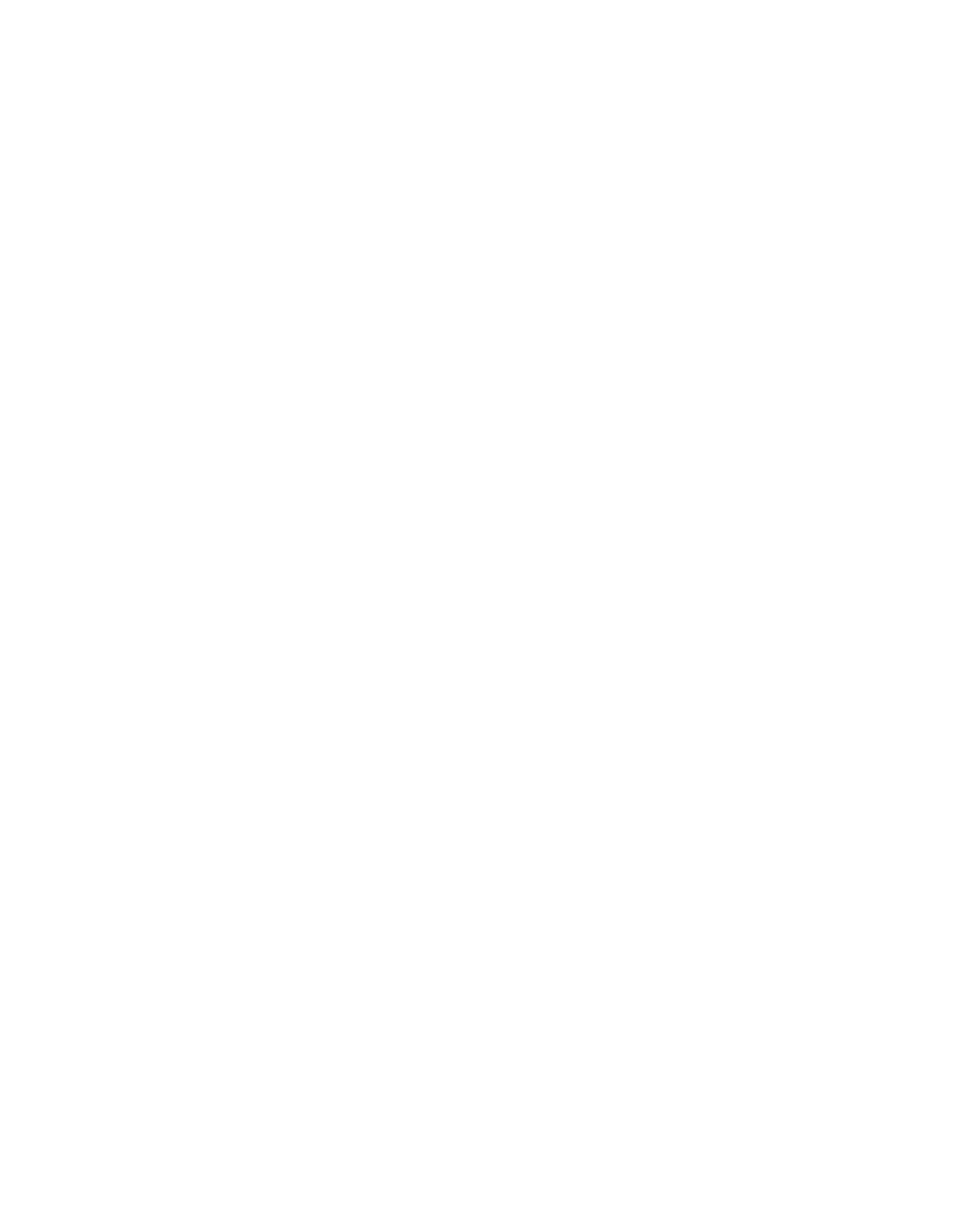

Figs 1–8 **1.** Percentage of weight loss during cold storage at 5°C of *Aloe vera* coated and control strawberry. Data are mean±S.E. **2.** Fruit firmness changes (N mm –1) during cold at 5°C of *Aloe vera* coated and control strawberry. Data are mean±S.E. **3.** Changes in colour indicating 'L' value during cold storage at 5°C of *Aloe vera* coated and control strawberry. Data are mean±S.E. **4.** Changes in colour indicating 'a' value during cold storage at 5°C of *Aloe vera* coated and control strawberry. Data are mean±S.E. 5. Changes in colour indicating 'b' value during cold storage at 5°C of *Aloe vera* coated and control strawberry. Data are mean±S.E. **6.** Changes in TSS of fruit changes during cold **storage** at 5°C of *Aloe vera* coated and control strawberry. Data are mean±S.E. **7.** Changes in acidity during cold storage at 5°C of *Aloe vera* coated and control strawberry. Data are mean±S.E. **8.** Changes in ascorbic acid content during cold storage at 5°C of *Aloe vera* coated and control strawberry. Data are mean±S.E.

x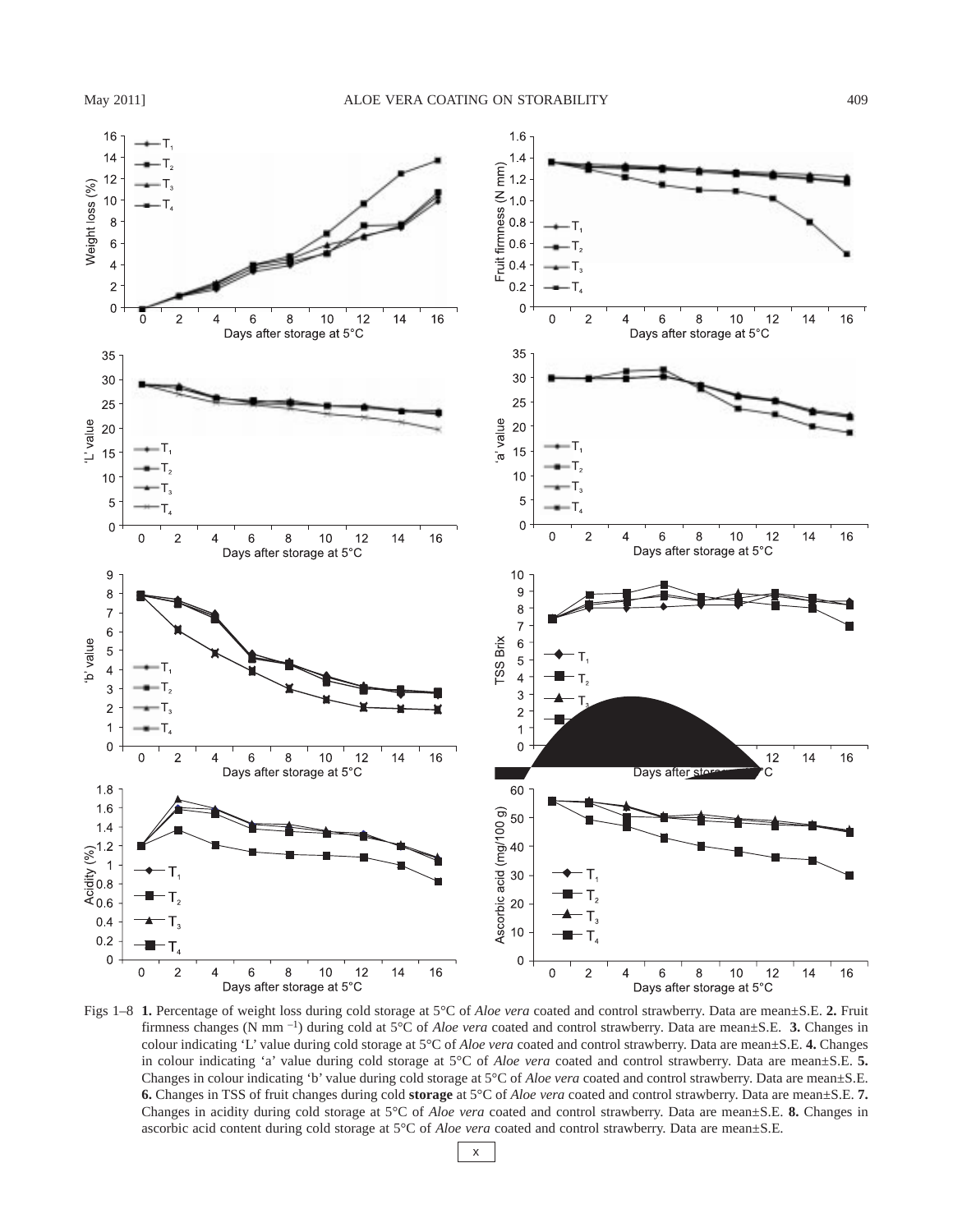harvest shelf life is the rate and extent or amount of loss of firmness during storage of soft fruit, such as strawberries. Fruit softening is attributed to the degradation of cell wall components, mainly pectin, due to action of specific enzymes such as polyglacturonase. The composite coatings have shown a good result with respect to the retention of fruit firmness probably because this coating slowed down metabolism and prolonged the storage life, an effect shown by El Gaouth *et al.* (1991 a) using Chitosan coatings in strawberries**.**

# *Effect on colour values of fruits*

The main colour changes were observed for L, a and b colour which reduced during storage period; however significant differences were found between control and *Aloe vera* treated fruits (*P*>0.05). Both control and *Aloe vera* treated (coated) strawberries initially showed a decrease in L value. Upon subsequent storage *Aloe vera* treated fruits had high L value compared to control. However among different *Aloe vera* treatments T1 (1: 3 ratio) ratio was found effective to maintain the L value significantly (Fig 3). However after the first day of storage control samples developed more 'a' value, ie redness compared to treated

fruits. During prolonged storage decrease in redness was rapid in fruits stored without any pretreatment. Among the *Aloe gel* treatments T1 (1: 3 ratio) was found more effective to maintain the colour of the fruits. 'b' value indicating the vivid colour was noted by significant lower value in control samples as compared with treated fruits of strawberry fruits. Differences in external colour between coated and uncoated samples during the storage period at 25°C were more acute than those reported by Garcia *et al.* (1998a) and Zang and Quantick (1998). Edible coatings reduce the respiration rate of fruits. The highest storage temperature used in this study increased respiration and gave rise to more significant differences between coated and uncoated samples.

## *Effect on total soluble solids (TSS) of fruits*

Total soluble solids significantly (*P*>0.05) increased with storage time in all treatments (Fig 6). However in control increase was rapid from day 2 itself and reached the maximum 9.4 Brix at 6th day of storage thereafter there was decrease in TSS i.e., 7.0° Brix at 16th day of cold storage. In case of treated strawberries TSS was found 8.4 Brix in T1 (*Aloe gel* 1: 3), 8.2 in T2 (*Aloe gel* 1: 2) and T3 (*Aloe gel* 1: 2), respectively at the end of storage study.

Table 1 Mean of the attributes in the sensory evaluation for the shelf-life of *Aloe vera* gel coated strawberry stored at 5°C during 16 days

| Parameter              | Treatment          | Storage period at 5°C (Days) |                |       |       |       |
|------------------------|--------------------|------------------------------|----------------|-------|-------|-------|
|                        |                    | $\overline{2}$               | $\overline{4}$ | 8     | 12    | 16    |
| Appearance             | Aloe vera gel 1: 3 | 7.6                          | 7.5            | 7.4   | 7.4   | 7.3   |
|                        | Aloe vera gel 1: 2 | 7.3                          | 7.2            | 7.1   | 7.1   | 7.0   |
|                        | Aloe vera gel 1: 1 | 7.4                          | 7.1            | 7.0   | 7.0   | 6.9   |
|                        | Control            | 6.6                          | 6.6            | 5.7   | 5.5   | 5.0   |
| $CD (P=0.05)$          |                    | 0.191                        | 0.191          | 0.259 | 0.191 | 0.192 |
| Firmness               | Aloe vera gel 1: 3 | 7.4                          | 7.2            | 7.3   | 7.1   | 7.1   |
|                        | Aloe vera gel 1: 2 | 7.5                          | 7.2            | 7.1   | 7.0   | 7.0   |
|                        | Aloe vera gel 1: 1 | 7.3                          | 7.2            | 7.1   | 7.1   | 7.0   |
|                        | Control            | 7.0                          | 6.5            | 6.0   | 5.9   | 5.5   |
| $CD (P=0.05)$          |                    | 0.235                        | 0.156          | 0.199 | 0.175 | 0.191 |
| Colour                 | Aloe vera gel 1: 3 | 7.6                          | 7.5            | 7.4   | 7.3   | 7.2   |
|                        | Aloe vera gel 1: 2 | 7.5                          | 7.3            | 7.2   | 7.2   | 7.1   |
|                        | Aloe vera gel 1: 1 | 7.4                          | 7.2            | 7.1   | 7.1   | 7.0   |
|                        | Control            | 7.1                          | 6.9            | 6.0   | 5.6   | 5.0   |
| $CD (P=0.05)$          |                    | 0.302                        | 0.191          | 0.191 | 0.191 | 0.191 |
| Taste                  | Aloe vera gel 1: 3 | $\rm 8.0$                    | 7.6            | 7.5   | 7.3   | 7.2   |
|                        | Aloe vera gel 1:2  | 7.8                          | 7.5            | 7.2   | 7.0   | 7.0   |
|                        | Aloe vera gel 1: 1 | 7.7                          | 7.5            | 7.3   | 7.2   | 7.0   |
|                        | Control            | 7.2                          | 6.9            | 6.3   | 5.7   | 5.0   |
| $CD (P=0.05)$          |                    | 0.191                        | 0.221          | 0.175 | 0.191 | 0.191 |
| Over all acceptability | Aloe vera gel 1: 3 | 7.6                          | 7.4            | 7.2   | 7.1   | 7.1   |
|                        | Aloe vera gel 1:2  | 7.6                          | 7.2            | 7.1   | 7.1   | 6.9   |
|                        | Aloe vera gel 1: 1 | 7.7                          | 7.2            | 7.1   | 7.0   | 7.0   |
|                        | Control            | 7.5                          | 6.3            | 5.9   | 5.5   | 5.0   |
| $CD (P=0.05)$          |                    | <b>NS</b>                    | 0.191          | 0.175 | 0.191 | 0.191 |

Scores for appearance, firmness, colour, taste, and overall acceptability; 1: Dislike extremely; 2, dislike very much; 3, dislike moderately; 4, dislike slightly; 5, liked/disliked; 6, liked slightly; 7, like moderately; 8, liked very much; 9: liked extremely

x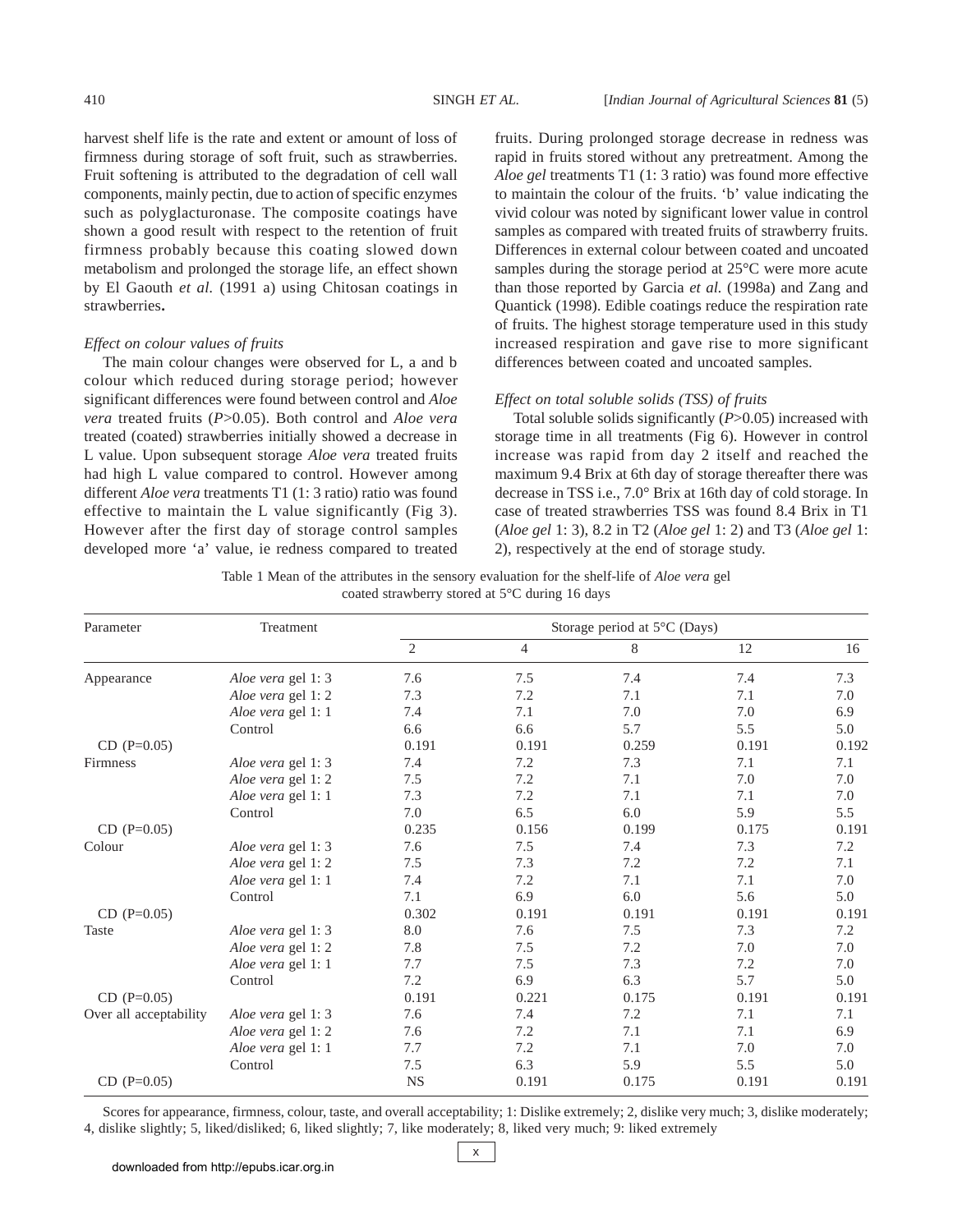## *Effect on acidity of fruits*

Titratable acidity increased significantly (*P*>0.05) in first two days of storage in all the treatments and untreated control strawberries, thereafter, a rapid decrease was noticed in all the treatments including control fruits. However the decrease was rapid in control. At end of storage (16 days) the titrable acidity was found to be 0.83% and 1.37, 1.26 and 1.08 in T1 (1: 3), T2 (1: 2) and T3 (1: 1) respectively (Fig 7). The decrease in acidity indicates attainment of maturity in strawberry fruits, irrespective of their pre-treatments. Similar trends showing the decrease of acidity in coated and uncoated strawberry fruits have been reported by El Gaouth *et al.* 1991a for chitosan based formulation and by Garcia *et al.* 1998a, 1998b for starch based coatings.

#### *Effect on Ascorbic Acid (Vitamin C) contents*

Ascorbic acid content of the fruits significantly (*P*>0.05) decreased with the storage time in all the treatments (Fig 8). Ascorbic acid decreased with storage period, however, but fruits coated with *Aloe vera* showed minimum decrease for the period of 16 days storage  $(45\pm0.4 \text{ mg}/100 \text{ g}$  in treated and 30±0.5 mg/100 g in untreated fruits. The *Aloe vera* coating has delayed ripening of strawberry during storage as indicated by retention in titratable acidity, minimal changes in TSS and ascorbic acid content.

#### *Sensory evaluation of strawberry*

The sensory evaluation of strawberry fruits showed that during initial days of storage appearance, colour and brightness of the treated as well as control (Table 1) fruits were acceptable for consumption but at the end of the study period fruits in control were rejected due to their dull colour and overripe conditions. Coatings significantly (*P*>0.05) improved the shelf life of strawberry by maintaining appearance, firmness, colour, taste scoring  $> 7.0$  which indicates that the consumers would prefer *Aloe vera* coated fruits. Among the treated fruits T1 (1: 3 ratio) was the best in terms of consumer's acceptability. From the results of sensory evaluation for taste of strawberries, *Aloe vera* coatings had no negative effect (*P*>0.05) on flavour, taste, firmness and appearance of strawberry scoring. Results indicate that *Aloe vera* coatings can be used to coat strawberry fruits for quality maintenance and improving shelf life. Particularly, *Aloe vera* 1: 3 ratio was mostly liked by judges and consumers as well.

It can be concluded that *Aoe vera* gel applied as agri based coating in fruits is beneficial for retarding the ripening process of strawberry fruits. It acts as a barrier to moisture loss; thereby reduces the weight loss and maintains fruit firmness. *Aloe vera* delays colour change, maintains quality attributes like acidity, ascorbic acid and TSS and improves storability significantly. Results on sensory analysis confirm the beneficial effect in terms of taste, aroma and appearance. Further this treatment can be tested for other fruits to observe its effect on quality maintenance, safety and commercial

application on large scale.

### REFERENCES

- Amarante C V T and Banks N H. 2001. Post harvest physiology and quality of coated fruits and vegetables. *Horticult. Rev* **26**: 161–238.
- Amerine M A, Pangborn and Rossier, E N. 1965. Principles of Sensory Evaluation of Food. Academic Press Inc., New York and London.
- AOAC. 2000. In Official Methods of Analysis of the Association of Official Analytical Chemists (17th ed.) Maryland, USA: AOAC International. Barret D M and Gonzalez C. 1994. Activity of softening enzymes during cherry maturation. *J. Food Sci*. **59**: 574–7.
- Cha D S and Chinnan M. 2004. Biopolymer-based antimicrobial packaging: a review. *Crit.Rev. Food Sci. Nutr.* **44**: 223–37.
- EI Gaouth A, Arul J, Ponnampalam R., Boulet, M. 1991a. Chitosan coating effect on storability and quality of fresh strawberries. *J. Food Sci* **56** (6): 1618, 1631.
- Garcia M A, Martino M N, Zarizky N E. 1998a. Starch-based coatings: effect on refrigerated strawberry (*Fragaria ananassa*) quality. *J. Sci. Food Agric* **76**: 411–20.
- Garcia M A, Martino M N, Zarizky N E. 1988b. Plasticized starchbased coatings to improve strawberry (*Fragaria ananassa)* quality and stability *J. Agric. Food Chem* **46**: 3758–67.
- Grindlay D and Reynolds T 1986. The *Aloe vera* phenomenon: a review of the properties and modern uses of the leaf parenchyma gel. *Ethnopharmacol* **16**: 117–151.
- Han C, Zhao Y, Leonard SW and Traber MG. 2004. Edible coatings to improve storability and enhance nutritional value of fresh and frozen strawberries (*Fragaria* × ananassa) and raspberries (*Rubus ideaus*). *Postharvest Biol and Technol* **33**: 67–78.
- Martiýnez-Romero D, Alburquerque N, Valverde JM, Guill´en F, Castillo S, Valero D and Serrano M. 2006. Postharvest sweet cherry quality and safety maintenance by *Aloe vera* treatment: A new edible coating. *Postharvest Biol. and Technol* **39**: 93– 100.
- Morillon V, Debeaufort F, Blond G, Capelle M, Voilley A. 2002. Factors affecting the moisture permeability of lipid-based edible films: a review. *Crit. Rev*. *Food Sci. Nutr* **42**: 67–89.
- Ni Y, Turner D, Yates D, Yates KM, Tizard I. 2004. Isolation and characterization of structural components of *Aloe vera* L. leaf pulp. *Int. Immunopharmaco* **4**: 1745–55.
- Park H J. 1999. Development of advanced edible coatings for fruits. *Trends Food Sci. Technol* **10**: 254–60.
- Perez-Gago M B, Rojas C, Del Rio MA. 2002. Effect of lipid type and amount of edible hydroxyphroply methylcellulose-lipid composite coatings used to protect postharvest quality of Mandarins cv. Fortune. *J. Food Sci* **67**: 2903–10.
- Petersen K, Nielsen P V, Lawther M, Olsen M B, Nilson N H, Mortensen G. 1999. Potential of biobased materials for food packaging. *Trends Food Sci. Technol* **10**: 52–68.
- Rose, P. 1992. Never mind the food, the packaging tastes great. *Food Manuf. Int*. **9** (27): 29–30.
- Saks Y and Barkai-Golan R. 1995. *Aloe vera* gel activity against plant pathogenic fungi. *Postharvest Biol and Technol* **6**: 159– 165.
- Santos A M. 1997. Cultivo de pequenas frutas, em regioes de clima temperado no Brasil, sob cobertura plastica. In: In Foro

x